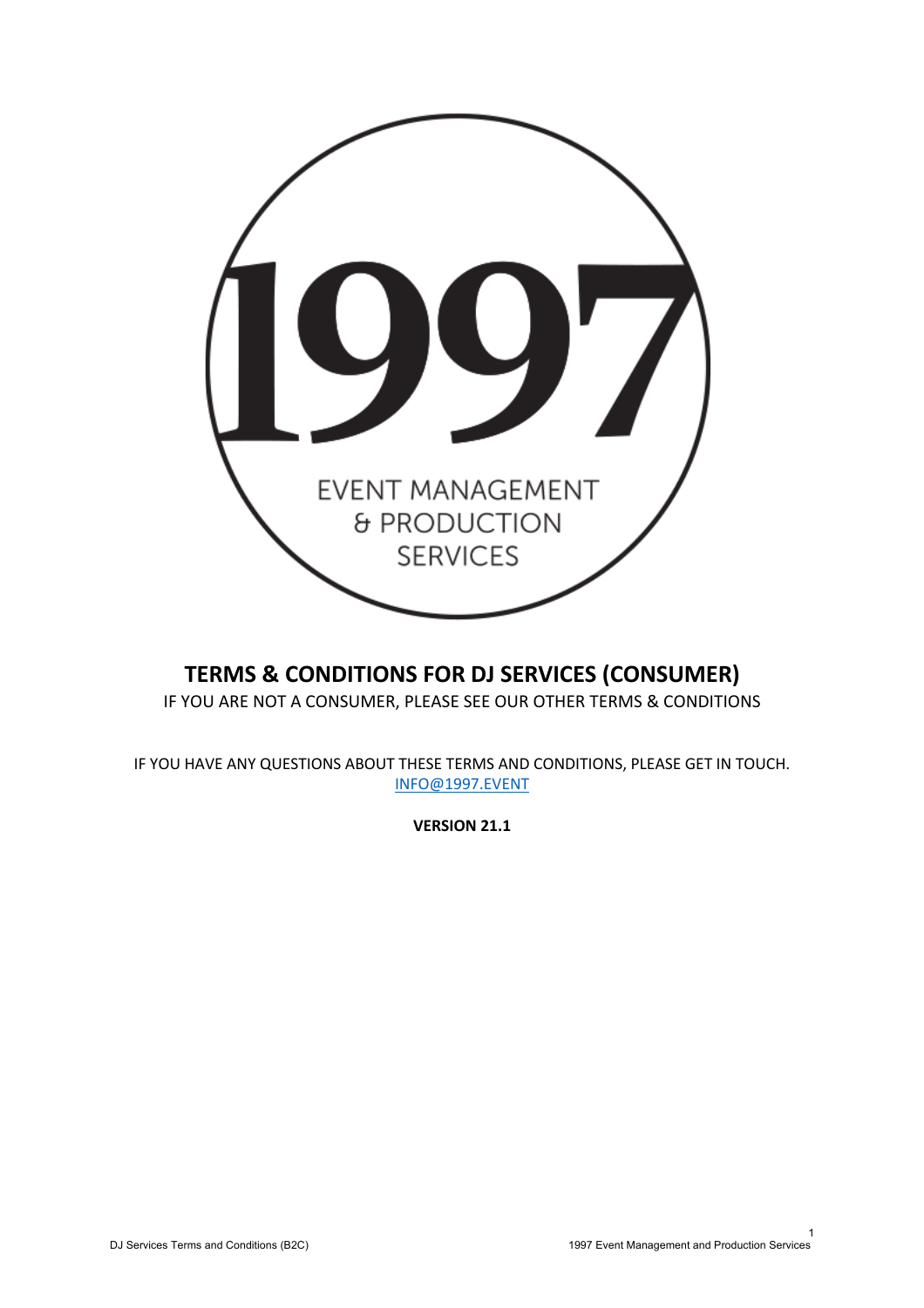### **TERMS AND CONDITIONS FOR DJ SERVICES (B2C) PROVIDED BY: 1997 EVENT MANAGEMENT AND PRODUCTION SERVICES**

### **BACKGROUND:**

These Terms and Conditions are the standard terms which apply:

- A. to provision of Services at an Event (as both expressions are defined in Clause 1 below) by 1997 Event Management and Production Services a company registered in United Kingdom under number 11907259 whose registered office is at 2 Banders Rise, Guildford, GU1 2SN ("Us"); and
- B. where the client is a "Consumer" as defined by the Consumer Rights Act 2015.

### **1. Definitions and Interpretation**

1.1 In these Terms and Conditions, unless the context otherwise requires, the following expressions have the following meanings:

**"Booking"** means a booking (made as set out in these Terms and Conditions) for particular Services for an Event;

- **"Quote"** quote means the quote containing details of the Services and the Event, including the start and finish times of the Services;
- **"Business"** means any business, trade, craft, or profession carried on by You or any other person/organisation;
- **"Business Day"** means Monday to Friday inclusive excluding bank and public holidays in England;
- "**Consumer"** means a "consumer" as defined by the Consumer Rights Act 2015, and in relation to these Terms and Conditions means an individual who receives or uses Services from Us for the individual's personal use and for purposes wholly or mainly outside the purposes of any Business;
- **"Deposit"** means the deposit amount stated in the Quote, being on account of the Fees;
- **"DJ"** means Us or the person who We nominate to provide the Services for Us;
- **"Event"** means any party or other event arranged by You taking place at Your Premises at which We provide the Services as a part of the whole event;
- **"Fees"** means the total amount (calculated on the basis of Our Price List) payable for the Services;
- **"Our Premises"** means the premises at the above address or any of our sites.
- **"Price List"** means Our standard price list of Fees for Our Services. The list of Services and their prices is available from by email;
- **"Regulations"** means The Consumer Contracts (Information, Cancellation and Additional Charges) Regulations 2013;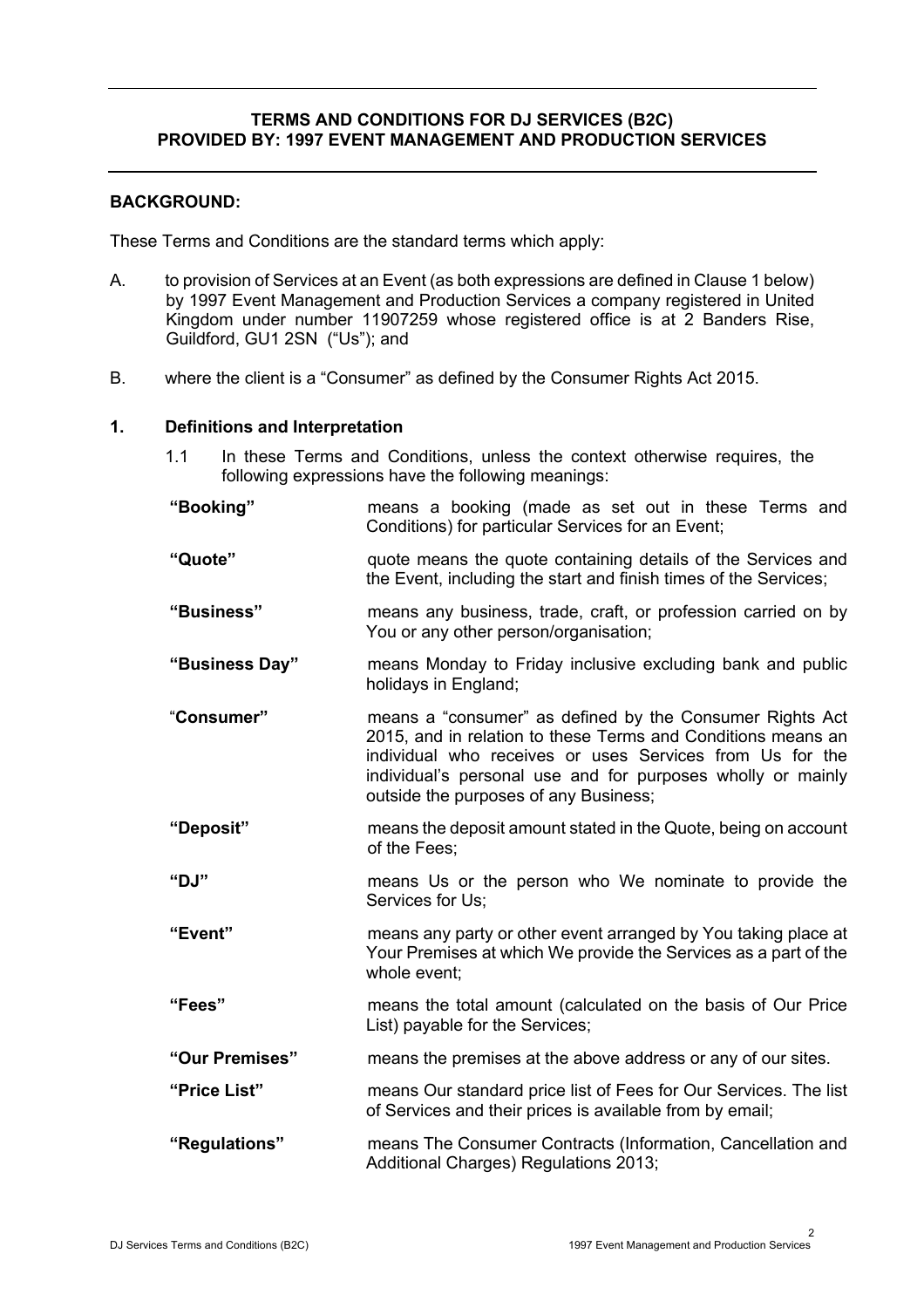- **"Services"** means provision of services (on a date, at a time and for an agreed period of time) comprising playing of recorded music to a live audience and the associated services outlined in the Quote;
- **"We/Us/Our"** Company whose name is set out above and whose place of business and contact address is set out above and includes all Our staff (employees and agents)**;**
- **"You/Your"** means the individual to whom We agree to provide any Services for all or part of the Event; and
- **"Your Premises"** means the premises identified in the Quote or Invoice at which the venue for the Event (where We are to provide the Services) is situated being any premises which You arrange to make available for the Event.
- 1.2 Unless the context otherwise requires, each reference in these Terms and Conditions to:
	- 1.2.1 "these Terms and Conditions" is a reference to these Terms and Conditions; and
	- 1.2.2 a Clause or sub-Clause is a reference to a Clause of these Terms and Conditions;
- 1.3 The headings used in these Terms and Conditions are for convenience only and shall not affect the interpretation of these Terms and Conditions;
- 1.4 Words signifying the singular number shall include the plural and vice versa;
- 1.5 References to any gender shall include the other gender; and
- 1.6 References to "writing", and any similar expression, includes letter by post or hand, and electronic communications whether sent by e-mail, fax, or other means.

# **2. Booking Procedure**

- 2.1 You must be 18 or over and a "Consumer" to book any Services.
- 2.2 We will not reserve or guarantee any particular time/date slot to provide Services nor will We provide any Services unless and until You make a Booking and pay for it as follows.
- 2.3 You may make a booking enquiry by phone or in writing outlining the Services required and the date and place of the Event concerned. When We receive Your enquiry, We will respond to let you know provisionally whether We are able to provide the Services that You require on the date, at the time, and at the place required, We will also advise You of the Fees payable based on the information You have given Us.
- 2.4 If You would then like to proceed to make a Booking, You must approve the Quote with in the Timeframe stated in the Quote.
- 2.5 You are responsible for making sure that the information on any correspondence is accurate and complete. If You provide Us with inaccurate or incomplete information, We will not be liable for any delay, non-performance or incorrect performance caused by Your failure to provide us with accurate and complete information.
- 2.6 By accepting the Quote, You confirm that you accept, and agree to be bound by, these Terms and Conditions.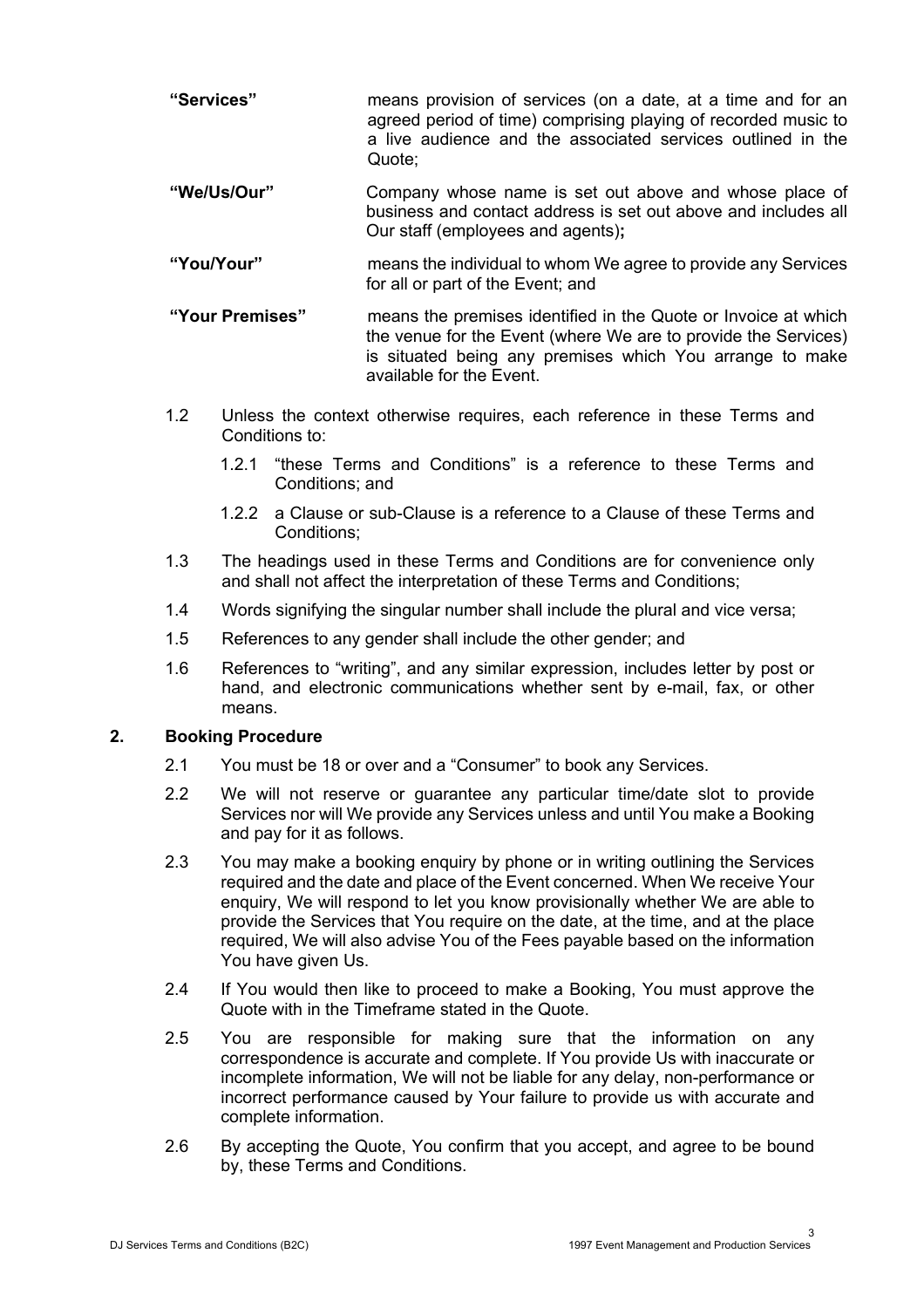- 2.7 Your acceptance of the Quote, and Your payment of those Fees will be an offer to make a Booking on these Terms and Conditions for the particular Services and Event set out in the Booking Form detailed in the Booking Form, but whether We accept or decline that offer will be for Us to decide in Our absolute discretion.
- 2.8 We may in Our discretion accept Your offer even if the time when You return the quote and pay the Deposit is later than 14 days.
- 2.9 Only if and when You pay the Deposit will there be a "Booking" and only then will there be a binding contract between You and Us.

# **3. Changes to Booking Details**

You may request changes to your Booking at any time before the Event. We will use reasonable endeavours to accommodate any requested change, but we shall be under no obligation to do so. If We do make a change requested by You, We shall be entitled to amend the Fees as a result of the change in accordance with the Price List, and will notify You of any such amendment to Fees within 7 Business Days of receiving the request to make the change. After that notification:

- 3.1 If You accept the amended Fees, You may confirm the change and the amended Fees to Us in writing; or
- 3.2 If you are not willing to accept the amended Fees, You may confirm to Us in writing either that You wish to:
	- 3.2.1 receive the Services at the original Fees agreed and without the requested change; or
	- 3.2.2 cancel Your Booking on and subject to the cancellation provisions in these Terms and Conditions; or

If You do not let us have any of the above confirmations within 3 Business Days after We notify You of the amendment to Fees, the Booking shall remain unchanged, and We will provide the Services at the original Fees agreed and without the requested change.

# **4. Fees and Payment**

- 4.1 After You have paid Us the Deposit, You must pay Us the balance of the Fees in full and cleared funds by no later than 14 calendar days before the Event, but if the Booking is made less than 14 calendar days before the Event, You must instead pay us the balance of the Fees with the Deposit when accept the Quote.
- 4.2 You must pay the Fees for all Services that We fully and correctly provide to You.
- 4.3 You may pay Us the Fees for the Services using any of the following methods:

4.3.1 Bank Transfer (Faster Payment, CHAPS or BACS);

- 4.4 We may alter the prices in the Price List without prior notice, but if any prices increase between the time when You make a Booking and the date of the Event, the price increase will not apply to You and the Fees will therefore not increase for the Event on that date.
- 4.5 All prices of Services shown in the Price List are exclusive of VAT.

# **5. Cancellation of Services and Consumer Rights**

5.1 If, at any time after You pay Us all Fees in advance for all Services, You cancel the Services without giving Us the prior notice that We require to be given as follows, We will be entitled to keep some or all of those Fees as follows.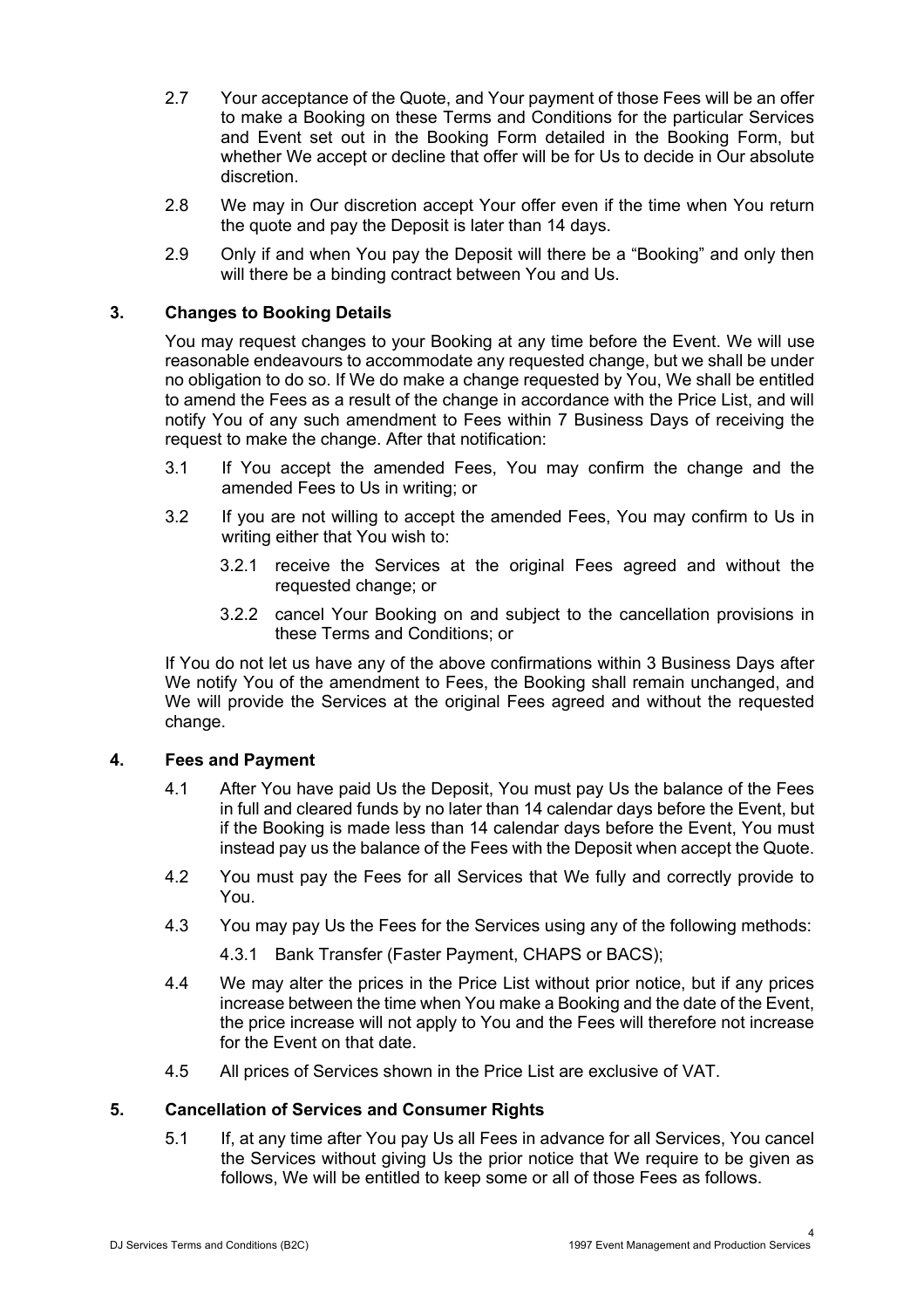- 5.2 You may cancel the Services without charge if You give Us at least 75 days prior notice of the cancellation. If You do so We will refund to You any sum(s) You paid in advance except the 20% non-refundable deposit.
- 5.3 If You give Us prior notice to cancel the Services but do not give Us at least 75 days prior notice of cancellation of the Services, We will be entitled to charge You for any net financial loss that We suffer due to Your cancellation. For the purpose of this sub-Clause 5.3, Our net financial loss will include any loss arising from Our declining a third party booking We could have accepted but for Our acceptance of Your Booking.

However, the cancellation charge will be limited to an amount equal to:

- 5.3.1 100% of the total Fees for the Services where that prior notice is less than 14 days;
- 5.3.2 75% of the total Fees for the Services where that prior notice is more than 14 days but less than 30 days; and
- 5.3.3 50% of the total Fees for the Services where that prior notice is more than 30 days but less than 60 days.
- 5.3.4 25% of the total Fees for the Services where that prior notice is more than 60 days but less than 75 days.

We will be entitled to deduct that charge from any sum(s) You paid in advance for the Services, and We shall refund any balance to You. Where the charge under this sub-Clause exceeds any such sum(s) paid in advance, You will be liable to pay Us the difference within 7 days after You give Us prior notice to cancel the Services.

- 5.4 If, due to exceptional circumstances including, but not limited to, illness, accidents, or bereavement affecting either You or the person for whom the Event has been arranged, or Your inability to run the Event due to nonavailability of the Event venue at Your Premises, You cancel the Services without giving Us at least 75 days prior notice, We will consider the circumstances and in Our discretion decide whether to waive any charge for late cancellation that We are entitled to make under the above provisions of this Clause 5.
- 5.5 We may cancel a Booking at any time before the time and date booked for the Services in the following circumstances:
	- 5.5.1 An event described in sub-Clause 8 below occurs.
	- 5.5.2 You have not paid all of the Fees due and payable by that time. In that case, You will remain liable to Us as if, and to the same extent as You would be liable, if You had cancelled the Booking under sub-Clause 5.3 at the time We cancel under this sub-Clause 5.5.3; or
	- 5.5.3 We find that you are not a "Consumer" (as defined in Clause 1 above). If We do decide to cancel the Services in such circumstances We will refund to You in full the Fees You have paid Us for the Services less any costs We have incurred specifically for the Services which We are unable to save or recover.

If We cancel the Services in such circumstances We will have no liability to refund Fees or other liability for that cancellation except as above.

- 5.6 Prices for the Services are subject to change from time to time but We will try to give You as much prior notice as possible of any such changes.
- 5.7 We may immediately terminate provision of the Services if: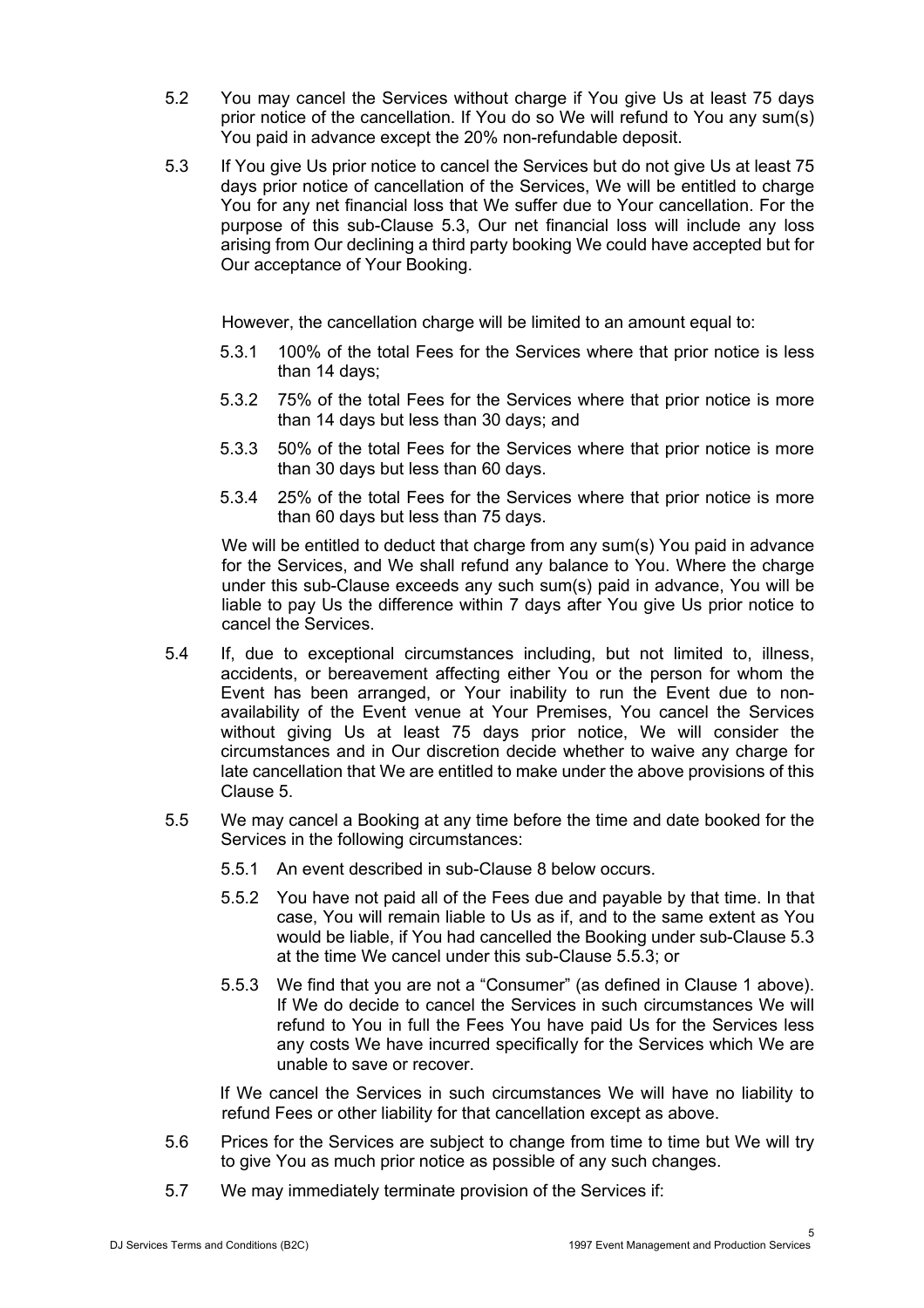- 5.7.1 any act or omission or conduct of any person(s) at the Event in Our reasonable opinion renders it unreasonable for the DJ to continue or it amounts to Your breach of these Terms and Conditions; or
- 5.7.2 the venue is outdoors, and weather conditions make it unsafe, impracticable, or unsuitable to provide the Services outdoors and You do not have a backup plan to use an indoor area at Your Premises.

You will not be entitled to any refund of all or part of the Fees for Services not completed as a result in such a case.

5.8 Where the contract We make with You is not made on Our Premises, the Regulations give You the rights set out in this sub-Clause 5.8, and they will be in addition to the rights given to You by the above provisions of this Clause 5. You may for any reason cancel a Booking during the 14 day period after the Booking is made, but if the Booking is for any Services to be provided on a date which is before the end of that 14 day period, and if You have expressly requested Us to provide such Services in that 14 day period and We do so, You may not cancel those requested Services and You must pay for them in accordance with this Clause 5. If You request that Your Booking be cancelled, You must confirm this in any way convenient to You. If You cancel as allowed by this sub-clause 5.8, and You have already made any payment(s) to Us for the Booking, We will refund the payment(s) to You within 14 days of receiving Your cancellation less the amount due for the Services covered by that Booking that We have provided.

# **6. Further Details of Our Obligations and Rights Relating to the Services**

- 6.1 The following will apply to each Booking in addition to all details set out in these Terms and Conditions and in the Quote/Invoice.
- 6.2 We will provide the Services:
	- 6.2.1 with reasonable skill and care;
	- 6.2.2 in accordance with all applicable statutory and regulatory requirements.
	- 6.2.3 in accordance with the description of the particular type of Services set out in the Quote and any details relating to that particular type set out on Our website; and
	- 6.2.4 in a format and with content which We decide unless We specifically provide confirmation in writing before the Booking is made of any particular format and/or content in which case We will provide the Services in accordance with that confirmation.
- 6.3 We will ensure that We and the DJ are covered by public liability insurance cover for the provision of the Services.
- 6.4 We will provide all equipment for playing music, music media, lighting, staging, and PA system required to provide the Services.
- 6.5 Neither We nor the DJ will be responsible to supervise any dancing or other activity or to ensure the safety of any person attending the Event.
- 6.6 We will ensure that all electrical equipment that We use is maintained to a professional standard, PAT tested.
- 6.7 If We agree that a particular DJ is to provide the Services, We will use reasonable endeavours to provide that DJ. However, We will be entitled to arrange for an alternative DJ if for any reason the DJ agreed becomes unavailable at any time to provide the Services at the Event.
- 6.8 If at any time You ask Us to begin any Services later than the time agreed for them as set out in the Quote/Invoice, and consequently We have to begin the Services later than that agreed time, then, if the DJ arrives for the Event and is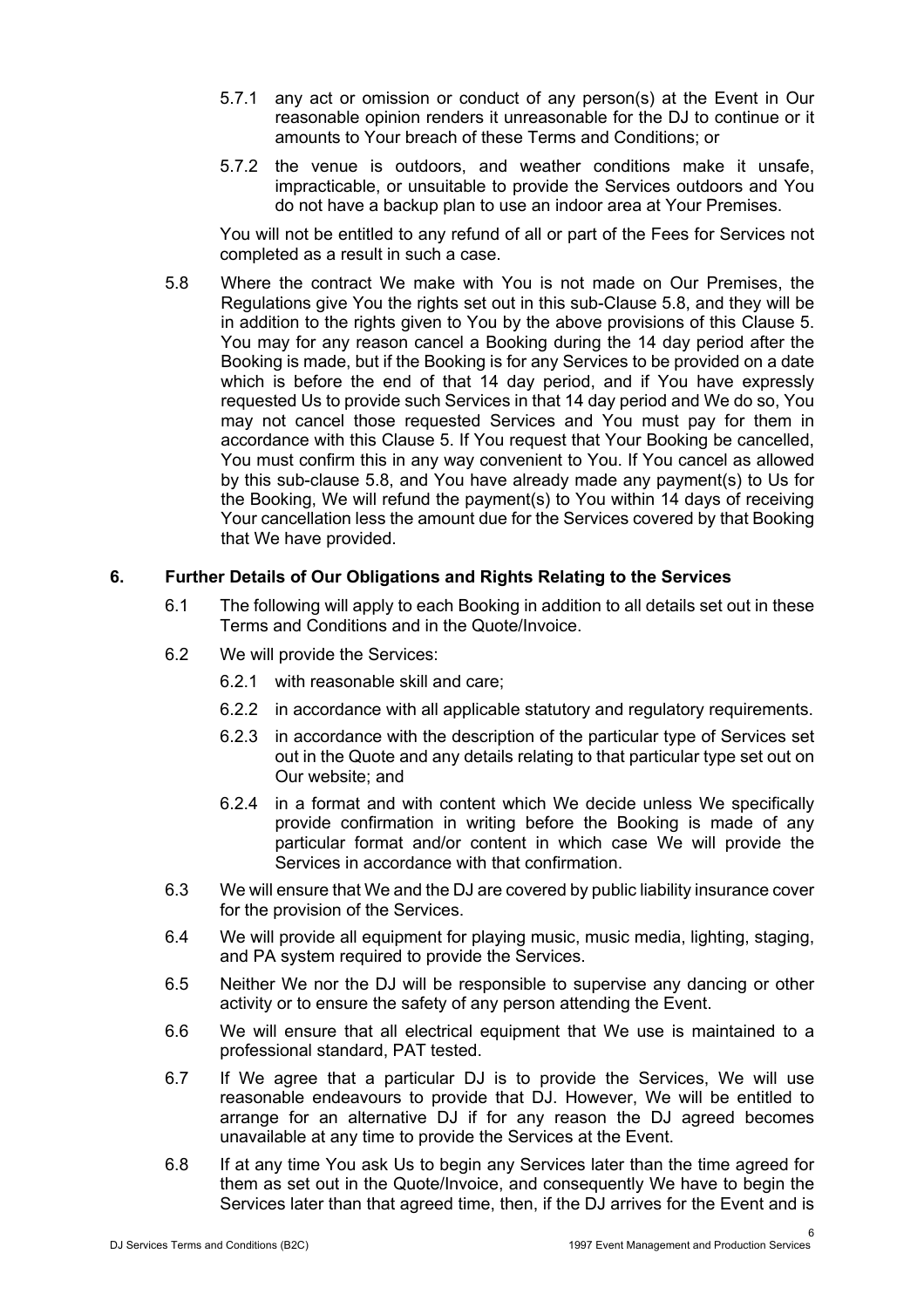ready to provide the Services at (or before) the agreed time, We will not be obliged to extend the Services beyond the time agreed for finishing the Services set out in the Quote/Invoice.

- 6.9 If You request the DJ to stay beyond the agreed finishing time and he/she agrees to do so, You will pay Us an amount of Fees calculated at Our hourly rate (pro rata) set out in the Price List for the additional time he/she spends. We will give You an invoice for that amount within 7 Business Days after the Event. That invoice will be due and payable within 14 Business Days after We give it to You.
- 6.10 We will be responsible to remove all equipment and other things which the DJ brings to Your Premises but not for any other items or for cleaning or tidying up any part/s of Your Premises after the provision of the Services.
- 6.11 We will provide reasonable cooperation and liaison (before and at the Event) with any third parties who You notify Us will be providing other services at the Event provided that We are not required to provide any services other than the Services.
- 6.12 We will not be obliged to begin or complete setting up sooner than We have allowed for to ensure that We are ready to begin the Services at the agreed start time for the Services nor to begin taking down later than the agreed finish time for the Services.
- 6.13 Where the venue has a sound limiter installed, but, in breach of sub-Clause 7.10 below, You fail to advise Us in writing of that installation before We accept the Booking, then if the sound limiter prevents altogether or adversely affects Our provision of the Services over any or all of the period that We agreed to provide the Services, You accept that risk, and consequently We will not be in breach of contract and You will not be entitled to any refund of Fees.
- 6.14 We only make Services available to a "Consumer" (as defined in Clause 1 above), and Your acceptance of the Quote will be deemed to be Your confirmation that You will be a "Consumer" in connection with any Booking by You.

# **7. Your Obligations**

You must ensure that:

- 7.1 Your Premises are available for the DJ to provide the Services on the date and time of the Event as set out in the Quote/Invoice and that Your Premises are ready for the DJ to set up at the agreed set up time so that the DJ can unload, bring in, and set up all necessary equipment from that time;
- 7.2 where the venue at Your Premises for the Services is outdoors, You have a backup plan to use an indoor area at Your Premises where weather conditions make it unsafe, impracticable or unsuitable to begin or continue the Services outdoors;
- 7.3 You are present throughout the time when We provide the Services;
- 7.4 Your Premises are safe and suitable for the DJ to provide the Services;
- 7.5 the following are available for the DJ at Your Premises on the date and during the hours of the Event:
	- 7.5.1 sufficient space at Your Premises to deliver the Services (including a 3 by 2 metres area for setup, space for setting up speakers and lighting stands) and for the guests to engage in dancing;
	- 7.5.2 suitable free-of-charge parking within reasonable proximity of the set up area to allow the DJ to unload and load equipment and park his/her vehicle for the duration he/she is at Your Premises for the purpose of providing the Services;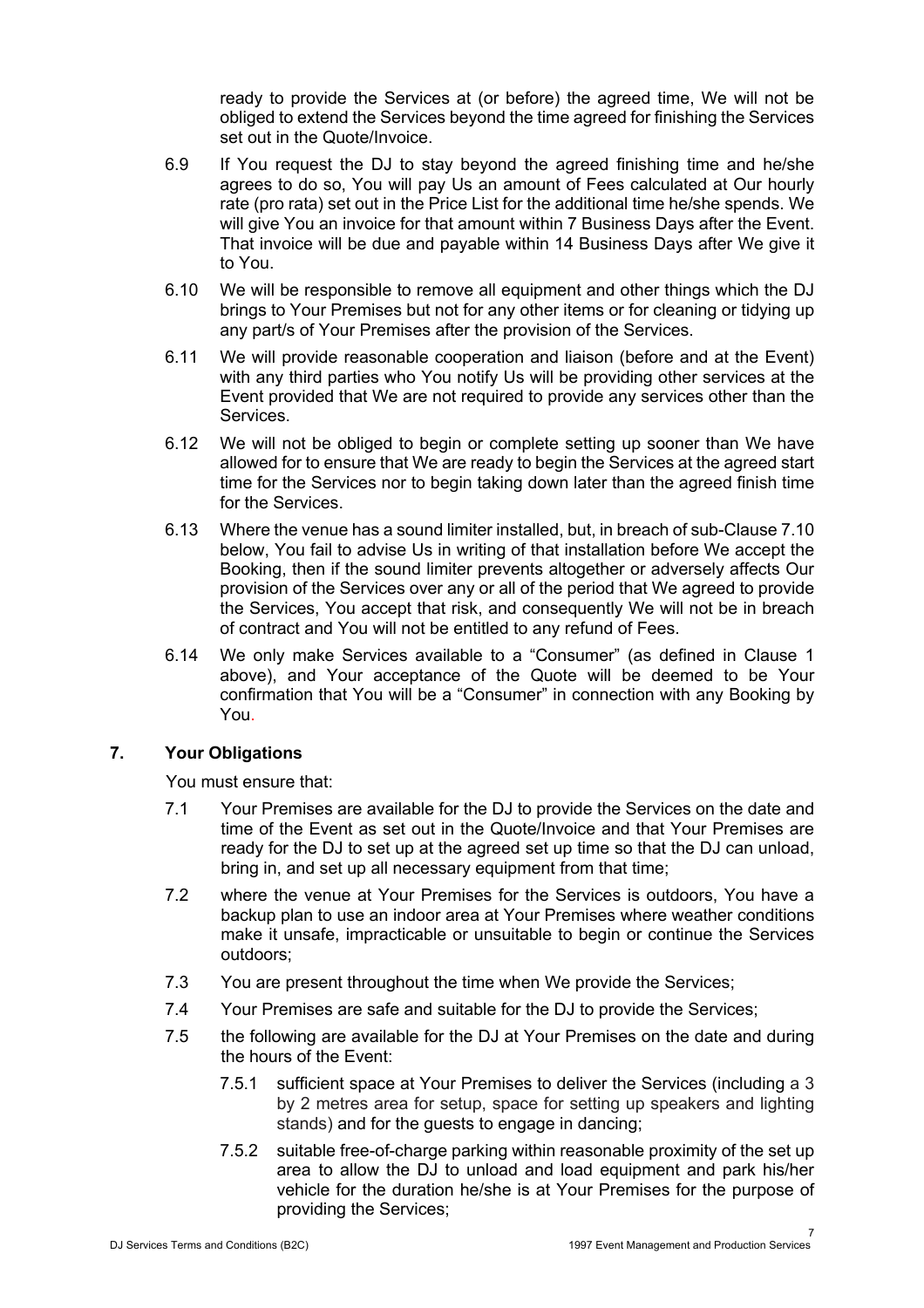- 7.5.3 ramp or lift access between the parking area and the setup area;
- 7.5.4 such facilities, equipment and utilities as the DJ may reasonably require to provide the Services, including a power supply no more than 10 metres from the DJ's set up location comprising of two 13 amp circuit outlets from a reliable power source along the wall of the set-up area free of all other connected loads, and
- 7.5.5 appropriate refreshments for the DJ if he/she will be at Your Premises for longer than 6 hours in total for the Event (including time engaged in parking, unloading, setting up/packing up equipment) unless, where such refreshments cannot be provided, you have notified Us at least 48 hours before the Event so that the DJ can make other arrangements;
- 7.6 neither You nor any other person attending the Event gains access to, uses or interfere with any microphone, recordings, or other equipment belonging to Us or the DJ without the DJ's express permission. You cannot assume that permission will be given to You or any such person to use any such equipment for any aspect of the Event or other purpose;
- 7.7 Where the total period of time agreed for the DJ to provide the Services (excluding setting up/packing up etc.) exceeds 6 hours, and you wish the DJ to take a break of 20 mins or more during that period, he/she will only be required to do so if We and You have previously expressly agreed to such a requested break and the length of the break. Such an agreed break shall not be included as part of the period for which the Services are to be provided;
- 7.8 if You or any other person (other than the DJ) at Your Premises negligently causes damage to equipment or other property belonging to Us or the DJ, You must reimburse Us for the cost of repairing/replacing the equipment or property up to a maximum total amount of £75,000 for all items;
- 7.9 You do not, and You do not permit any person at the Event to record, reproduce, or transmit from the venue, in any manner or by any means whatsoever any of the DJ's performance or any music played by the DJ, unless and except as We may expressly agree in writing;
- 7.10 where the venue has a sound limiter installed, You advise Us advanced in writing of that installation before accept the quote, to enable Us to decide whether or not We will accept the Booking on that basis; We will not be held liable for any disruptions caused by these devices

# **8. Events Beyond Our Reasonable Control**

- 8.1 We will not be liable for any failure or delay in performing Our obligations under the contract resulting from any cause beyond Our reasonable control.
- 8.2 If any event described under sub-Clause 8.1 occurs that does or is likely to adversely affect Our performance of any obligations under the contract, We will try to inform You as soon as is reasonably possible, Our obligations will be suspended when the event occurs and any time limits that We are bound by will be extended accordingly.

# **9. Limitation of Liability**

- 9.1 We will be responsible for any foreseeable loss or damage that You may suffer as a result of Our breach of these Terms and Conditions or as a result of Our negligence. Loss or damage is foreseeable if it is an obvious consequence of Our breach or negligence or if it is contemplated by You and Us when Our contract with You is created. We will not be responsible for any loss or damage that is not foreseeable.
- 9.2 We provide and sell all Services to You only for Your personal and private use/purposes. We will not be liable to You for any loss of profit, loss of business,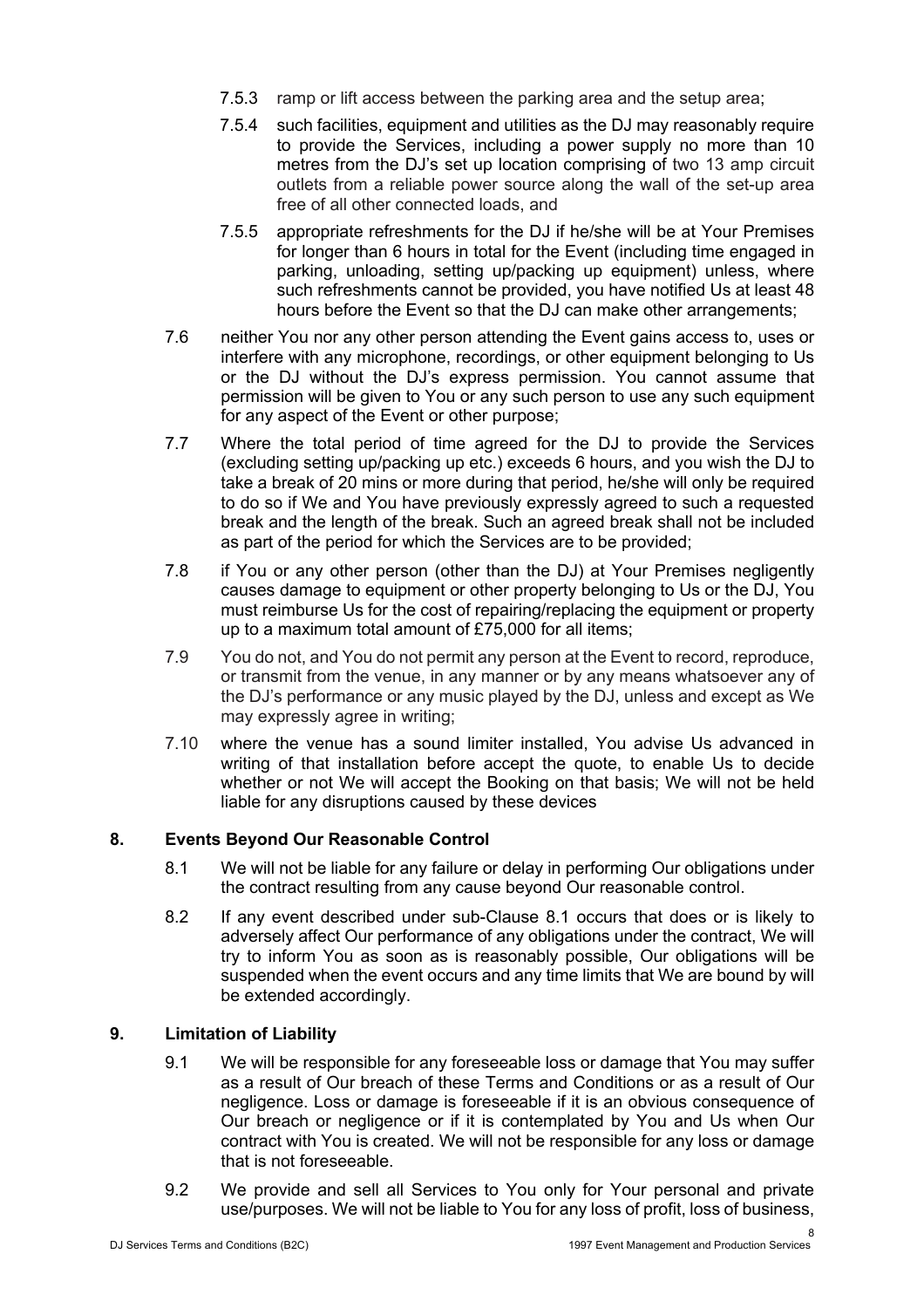interruption to business or for any loss of business opportunity.

- 9.3 Whilst we endeavour to ensure that the form and content of entertainment comprising the Services will be suitable for and enjoyed by the guests at the Event, We are only able to take into account the age range of guests and the musical taste/s or requirements to be catered for if they are stated in advanced. Provided that We reasonably endeavour to take into account the information about age/taste or other requirements stated in advanced, We will not be responsible or liable if You or the person for whom the Event is arranged, or any other person/s either do not enjoy the Services or find them unsuitable.
- 9.4 Nothing in these Terms and Conditions is intended to or will exclude or limit Our liability for death or personal injury caused by Our negligence (including that of Our employees, agents or sub-contractors) or for fraud or fraudulent misrepresentation.
- 9.5 Furthermore, if you are a "Consumer" as defined by the Consumer Rights Act 2015, or a consumer for the purposes of any other consumer protection legislation, nothing in these Terms and Conditions is intended to or will exclude, limit, prejudice, or otherwise affect any of Our duties or obligations to You, or Your rights or remedies, or Our liability to You, under:
	- 9.5.1 the Consumer Rights Act 2015;
	- 9.5.2 the Regulations;
	- 9.5.3 the Consumer Protection Act 1987; or
	- 9.5.4 any other consumer protection legislation

as that legislation is amended from time to time.

For more details of Your legal rights, please refer to Your local Citizens' Advice Bureau or Trading Standard Office.

# **10. Changes to Terms and Conditions**

We may from time to time change these Terms and Conditions without giving You notice, but We will use Our reasonable endeavours to inform You as soon as is reasonably possible of any such change.

# **11. How We Use Your Personal Information (Data Protection)**

- 11.1 To the extent that You provide Us with any personal information, You warrant that that personal information is accurate and complete.
- 11.2 We will only use Your personal data as set out in Our Privacy Policy available on request.

#### **12. Regulations**

We are required by the Regulations to ensure that certain information is given or made available to You as a Consumer before We make Our contract with You (i.e. before We accept Your offer comprising Your acceptance of the Quote and Your payment of the Deposit) except where that information is already apparent from the context of the transaction. We have included the information itself either in these Terms and Conditions for You to see now, or We will make it available to You before We accept Your offer. All of that information will, as required by the Regulations, be part of the terms of Our contract with You as a Consumer.

#### **13. Information**

As required by the Regulations:

13.1 all of the information described in Clause 12; and